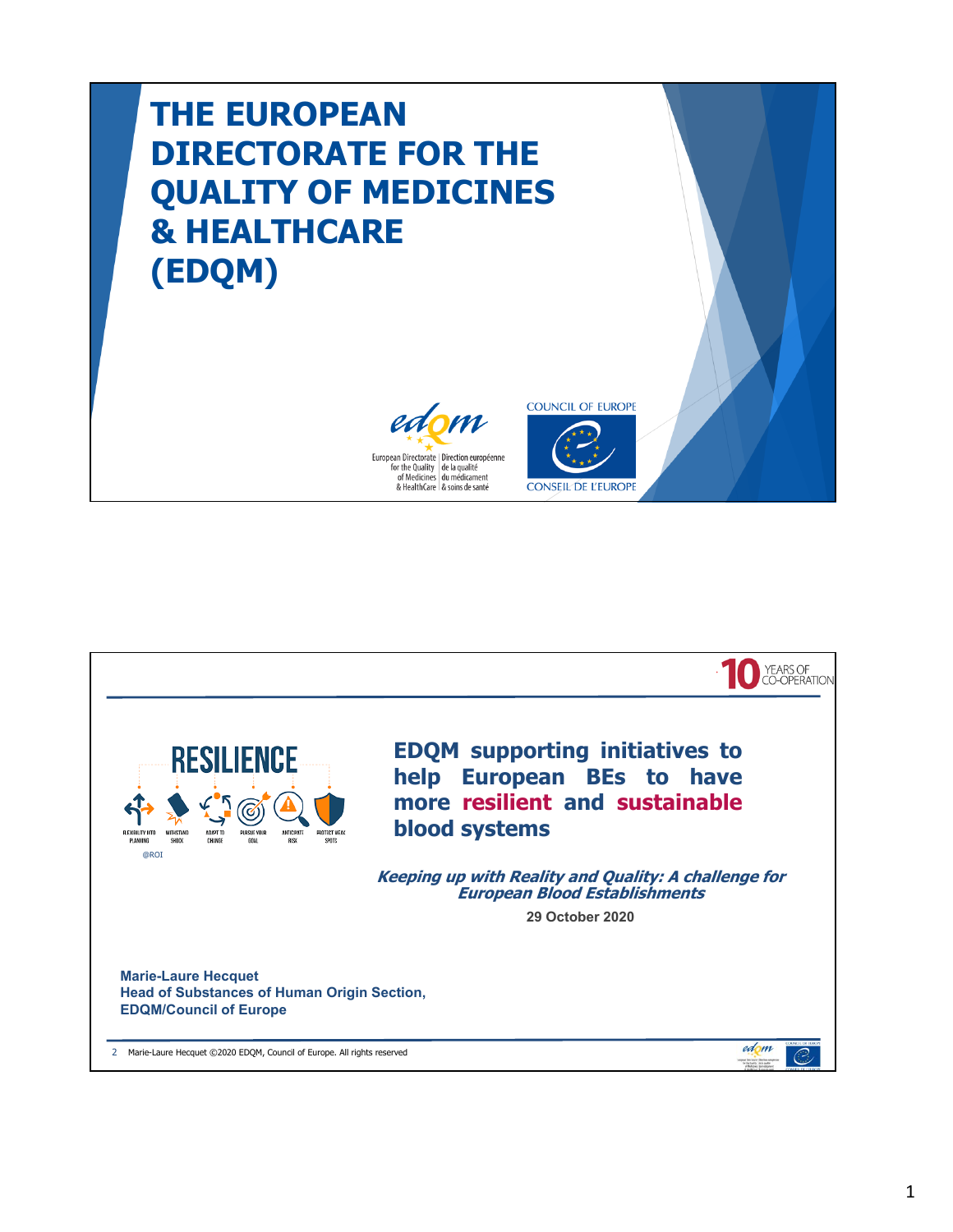

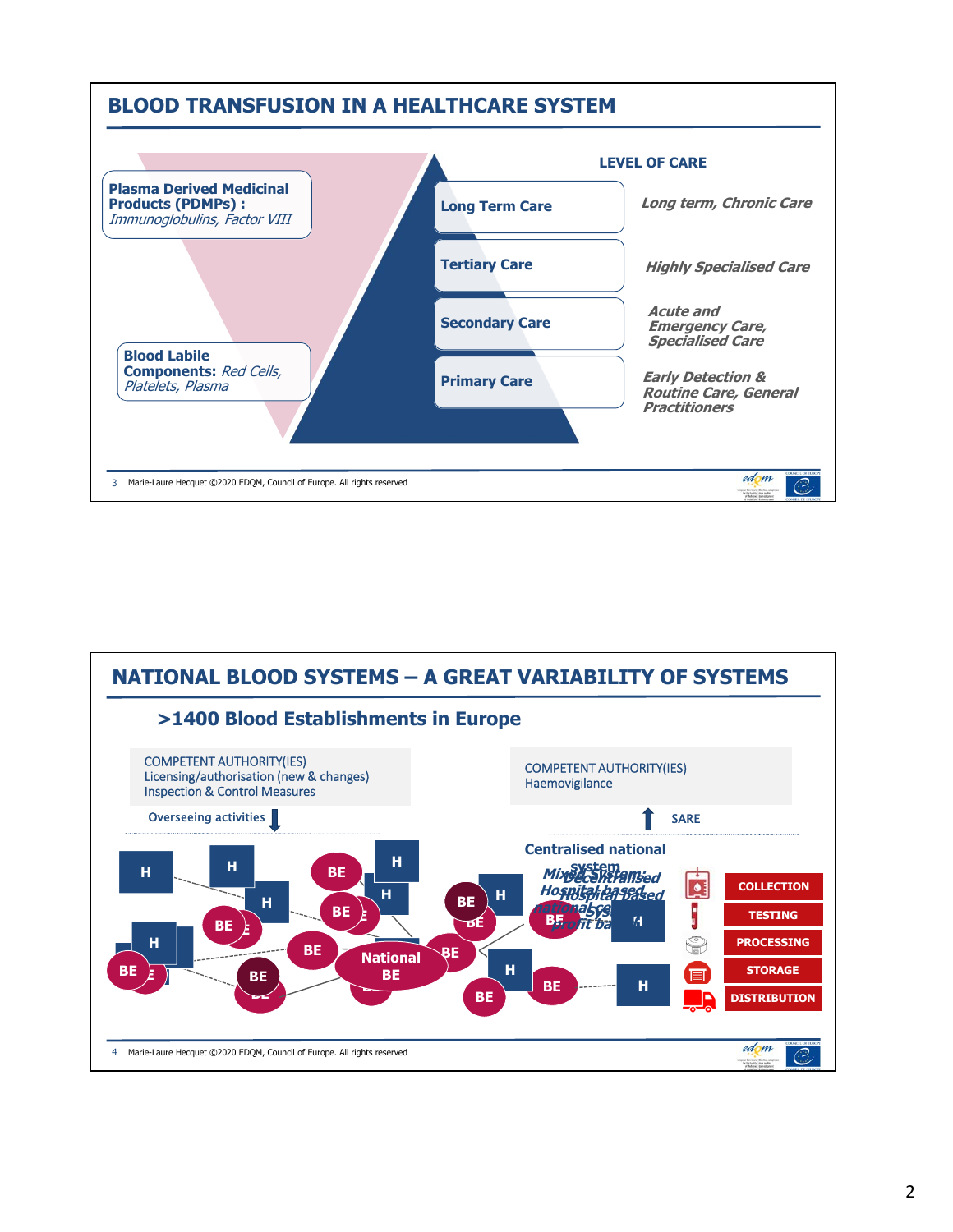

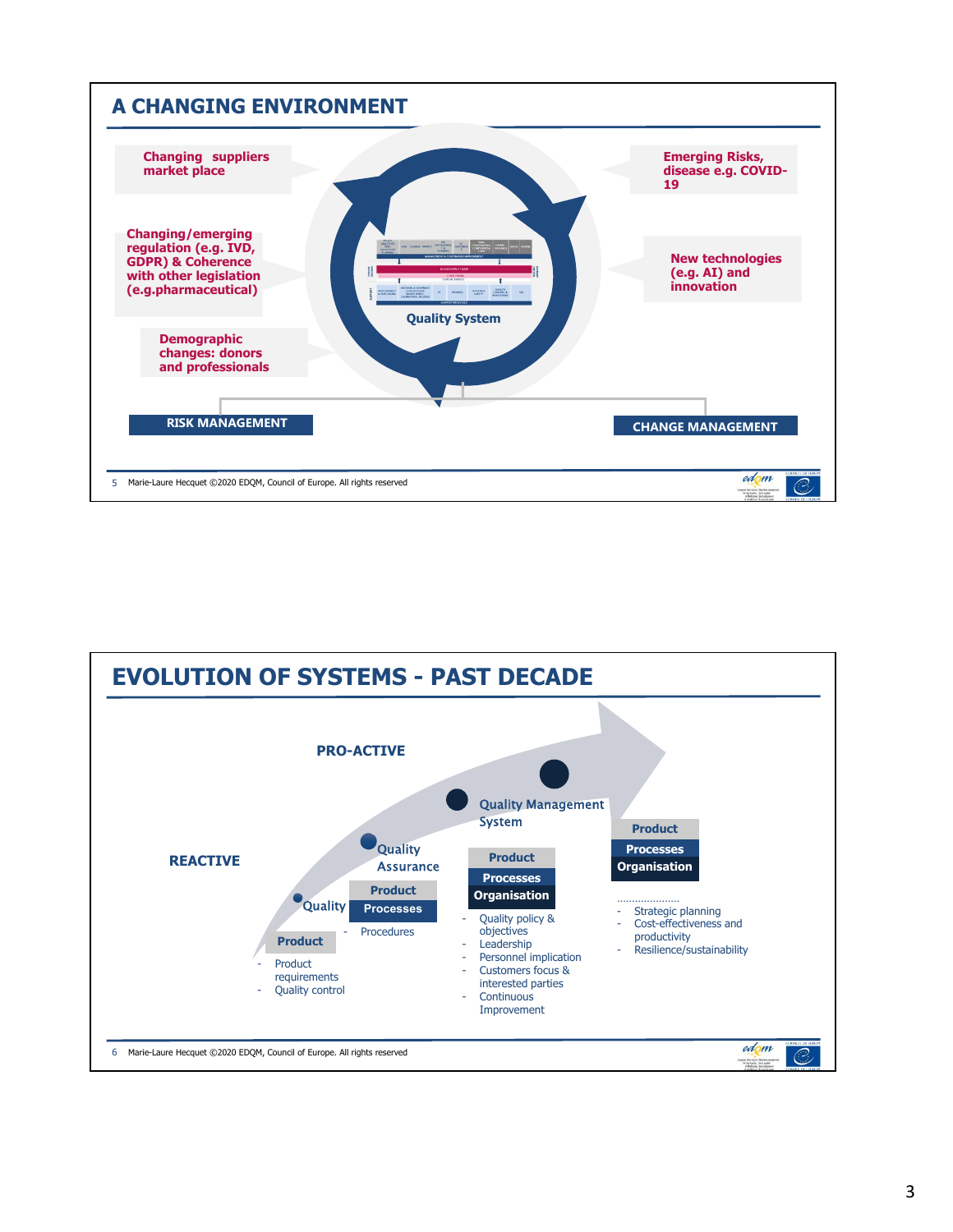

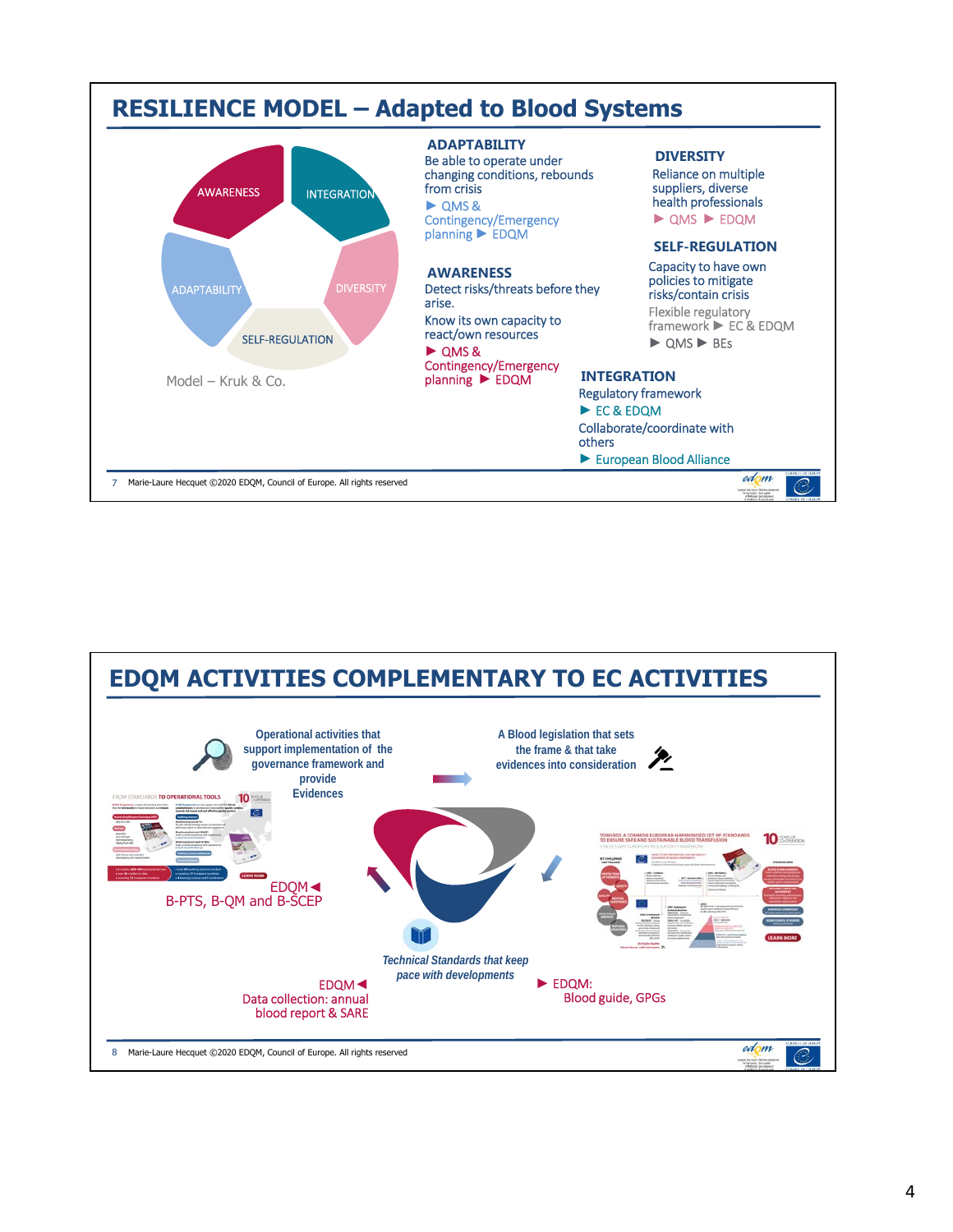

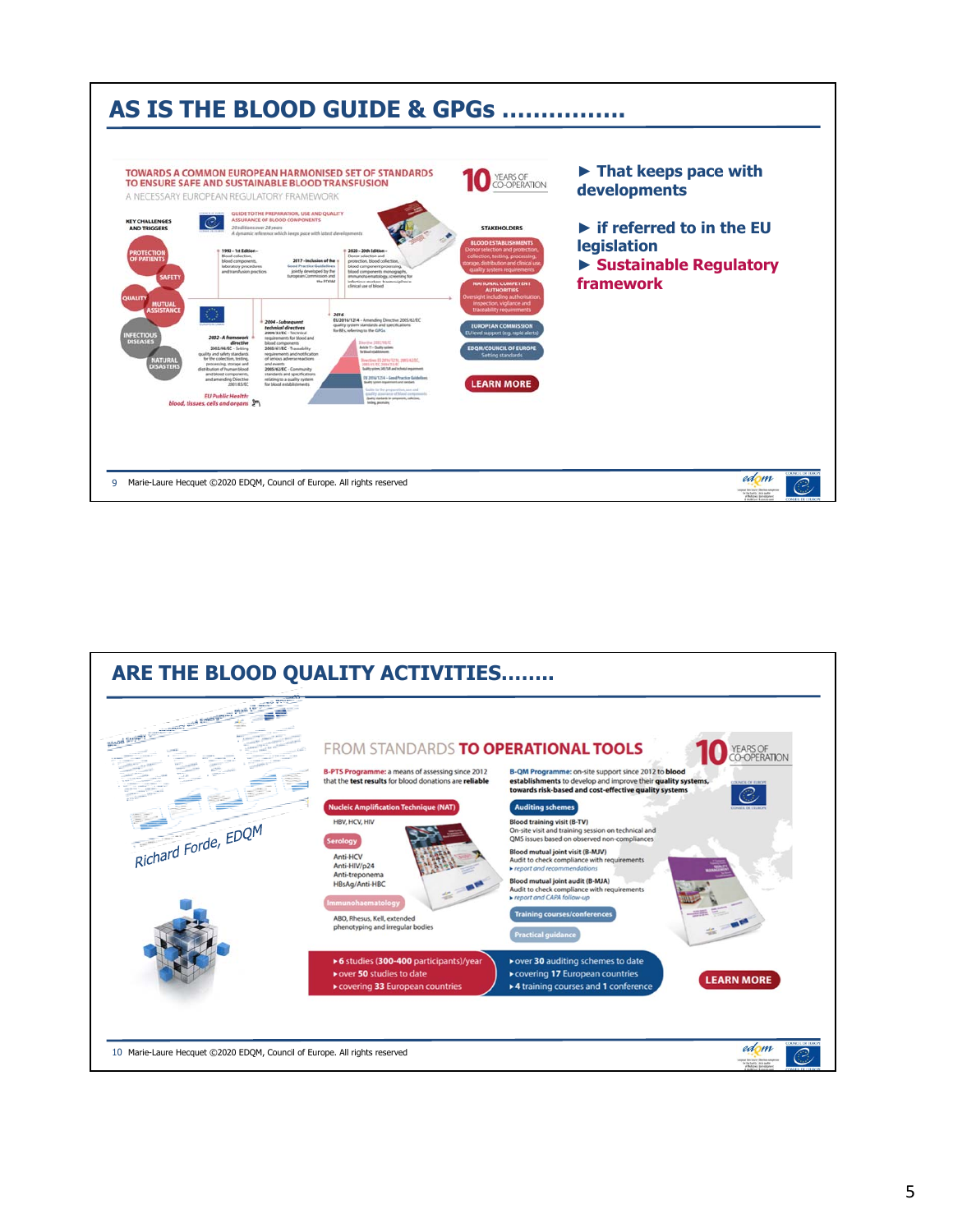

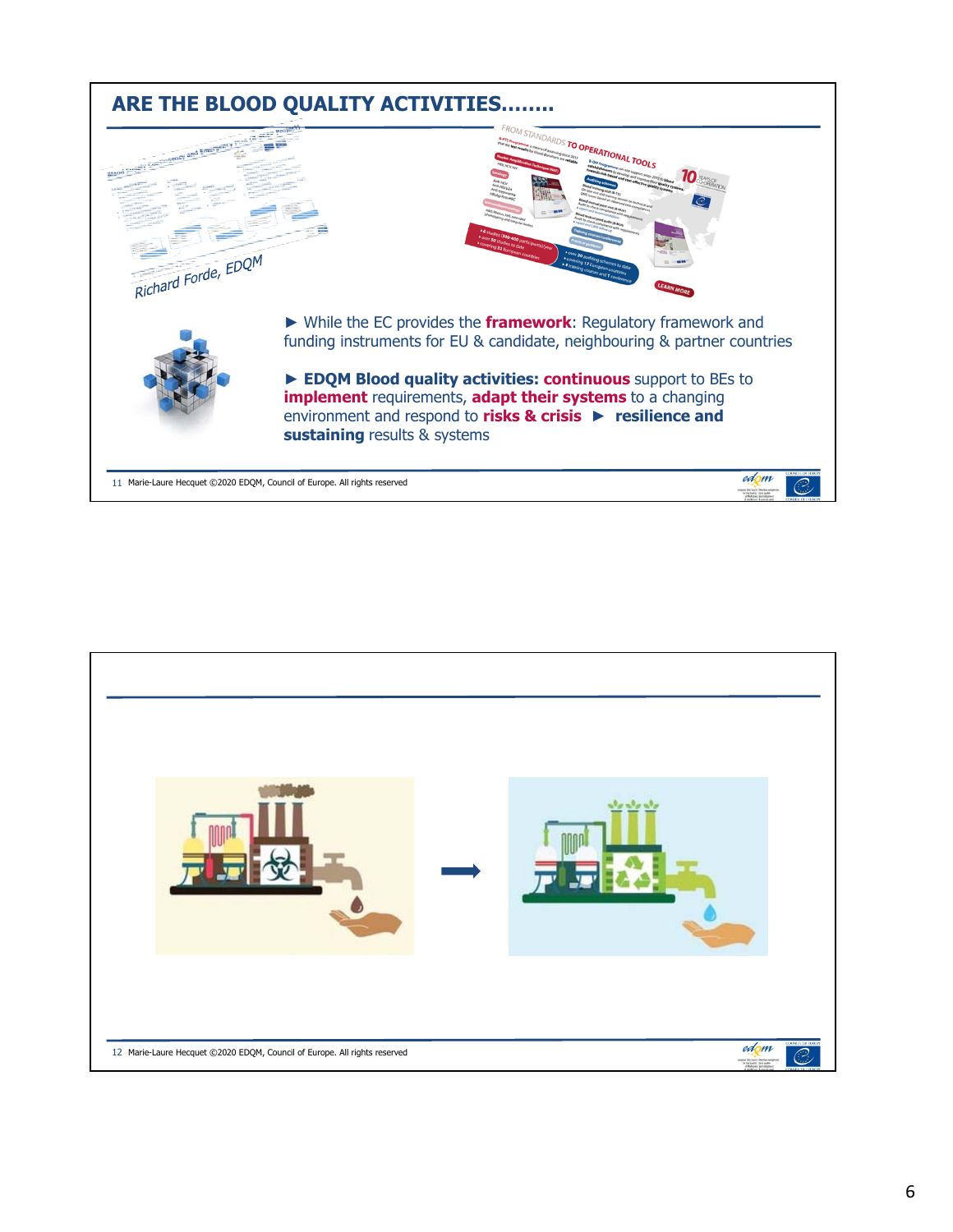

| <b>THANK YOU</b>                                                          |                                                   |
|---------------------------------------------------------------------------|---------------------------------------------------|
|                                                                           |                                                   |
|                                                                           |                                                   |
|                                                                           |                                                   |
|                                                                           | COUNCIL OF HURUP                                  |
| 14 Marie-Laure Hecquet @2020 EDQM, Council of Europe. All rights reserved | edom<br>$\circ$<br>for the Dunling (or largester) |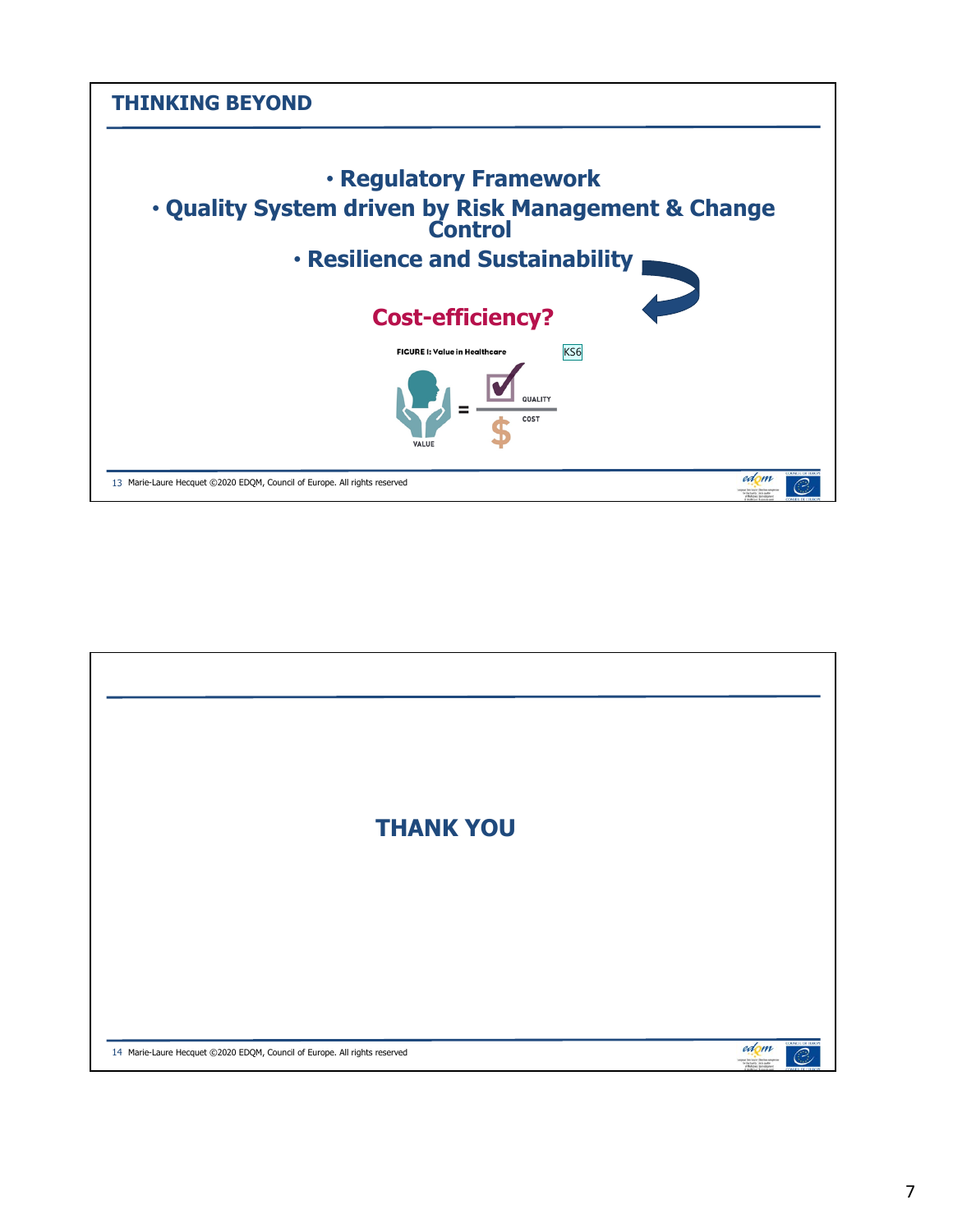## **KS6** Replace Dollare by Euro....

KEITEL Susanne; 26/10/2020